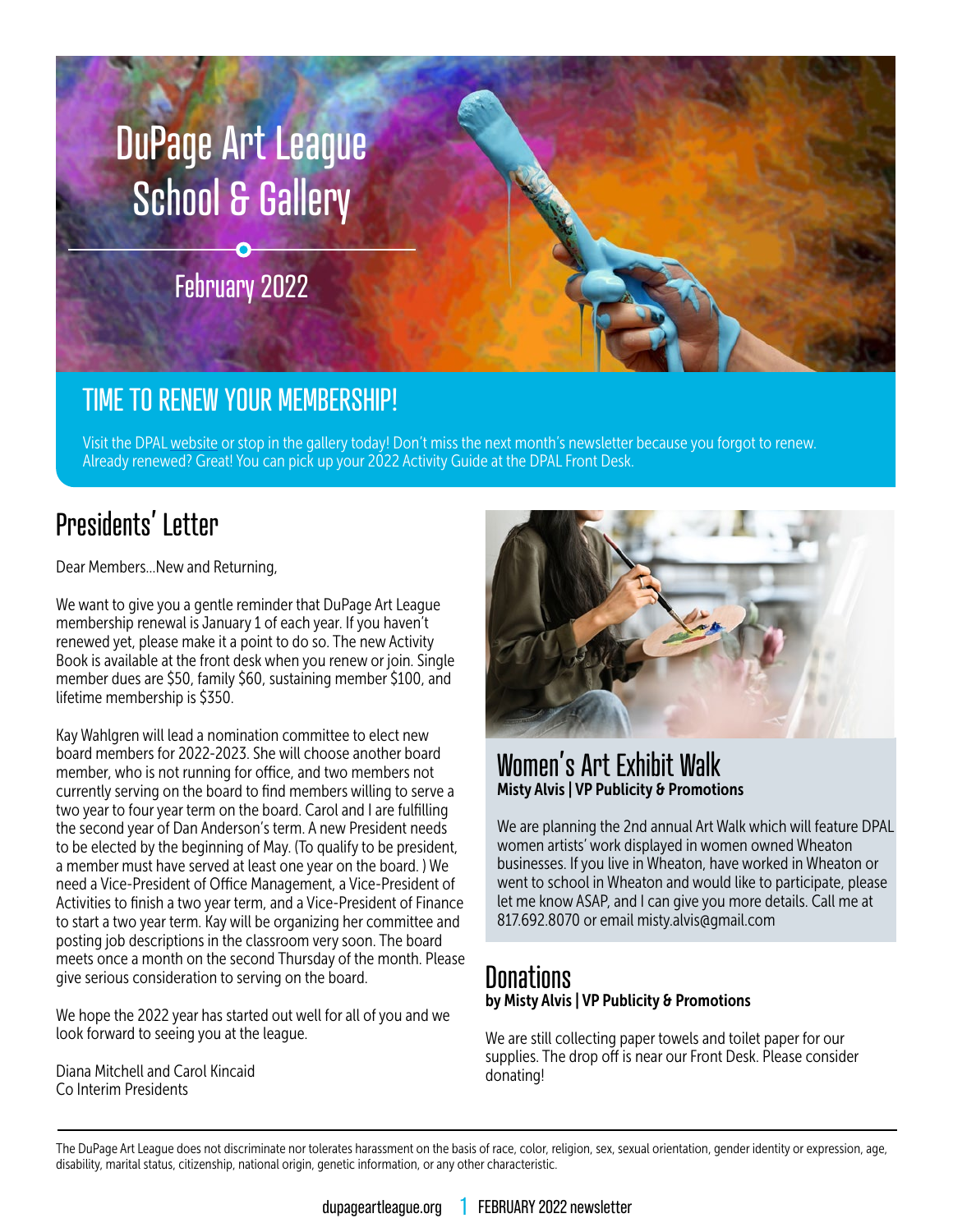### Gallery I – Happy New Year! **Judged by Don Yang**

#### **Best of Show**

George Bruce, *Peru Farm*, Acrylic *Excellent sense of color contrast brings out the farm. I love the textural quality which expresses the "earth" of the farmstead.*

#### **Theme Award**

Gary Chipman, *Turkey in the Snow*, Acrylic *A very realistic scene is expressed in a very graphic way of hard lines (edges) and details. Combination of color temperature with a very illustrative style.*

#### **Special Merit Awards**

Sue Thomas, *California Dreamin',* Pastel *Very skillful use of soft quality of pastel to express sense of atmosphere and depth. Love the transparent quality of the water.*

Theresa Lyon, *Very interesting composition; realistic rendition of the man in front of a very abstract geometric design.*

Vicki Liszewski, *Evening Glow*, Pastel *This painting expresses exactly what the title says perfectly, "the glow" of light. Contrast of temperature between warm background and cool in the foreground is unmistakable!*

#### **Merit Awards**

Susan McLean, *Just Follow the Signs*, Acrylics Susan Wilson, P*osies*, Oil Janet Kloss, *New Safe Harbor*, Watercolor Sue Rohl, *Hope-filled New Year,* Color Pencil Margaret Bucholz, Floral Fantasy, Watercolor Mary Ann Asan, *Charlotte Deep in Thought*, Pastel Mary Kate Venturini, *Headache*, Color Pencil Ken Kloss, *Happy New Year,* Acrylics Kristina Stevens, *Polymorphous Moth #2*, Acrylics Judy MacLeod, *Convergence*, OIl Barbara Grabowski, *Welcome 2022*, Photo

# NEWSLETTERS/E-BLAST SUBMITTALS

#### **vlorimer@yahoo.com**

To submit email blast information and newsletter articles, send your information to: vlorimer@yahoo.com by the 15th of the month.

Acceptable formats for submissions include Word documents or PDF files for text and 300dpi JPG for images). Please proof/verify your information before submitting. Use minimal formatting; send photos, flyers, images as attachments to your email (not as part of the email body).



Best of Show: George Bruce *Peru Farm*, Acrylic



Theme Award: Gary Chipman *Turkey in the Snow*, Acrylic



Special Merit: Sue Thomas *California Dreamin',* Pastel



Special Merit: Theresa Lyon *Argyle Exposure*, Pastel



Special Merit: Vicki Liszewski *Evening Glow*, Pastel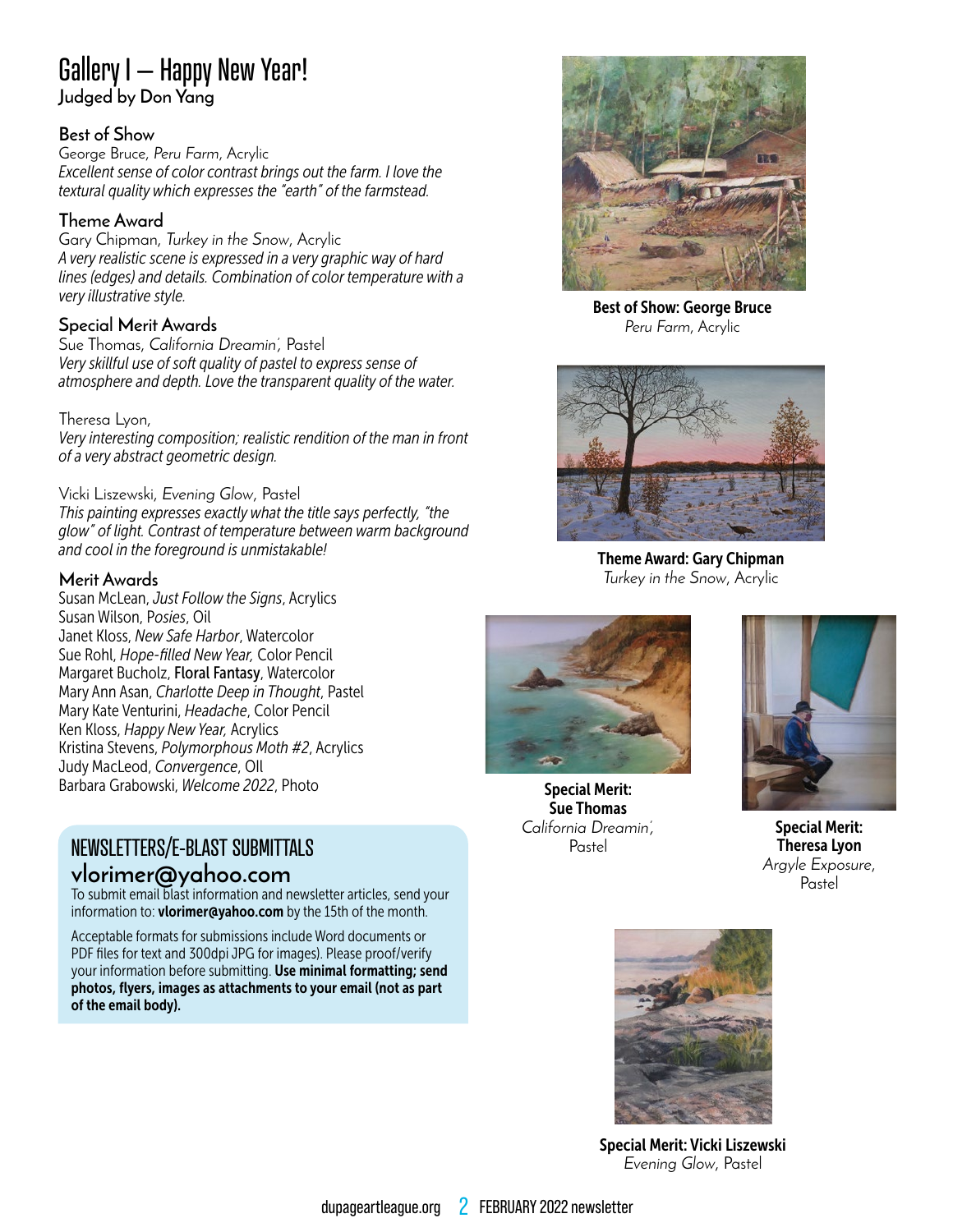## Gallery II Exhibit: Don Purney Paints For the Fun of It! Mary Lynn Sullivan | VP Gallery II Exhibits

**Don Purney** – Some artists have the desire to teach or to send a message but I would guess that most of us at DuPage Art League are here for the fun of it. That is why I paint whatever strikes me as interesting. There is no pattern to my art. I like to paint water and so I have done quite a few waterfalls. My time in the U.S. Navy influenced me greatly and so I have done a few ships. I have a model railroad in my basement and so I sometimes paint trains. Isn't there an unwritten rule that every artist has to do a selfportrait? Yep. And so on.

Every artist in the world has probably said this, but I am the kid that kid that grew up with a pencil constantly in his hand. In grade school I went through probably hundreds of sketch pads, desk tops, textbook covers and paint by number sets until finally in college I took my first actual art classes. That lasted until I joined the U.S. Navy. After that I experienced life and didn't get strongly back into art until I retired from my career as an air traffic controller. I found a Tupperware container with my old oils inside and gee, you'll never guess, they were still good and so I went back to the beginning and enrolled in some continuing education art classes at College of DuPage. When my father died I discovered a box of soft pastels in an old cabinet and that was when the true magic began. I signed up for a pastel painting class here at DPAL with artist Gary Wick and have been having a ball ever since.

Pastels deliver instant gratification. They can be worked right now or you can come back next week and they will respond the same. No drying too fast like acrylics or taking forever to dry, as do oils. Pastels are pure pigment in stick form. They are the same pigments as in oils, watercolors and crayons. Pastels are permanent in color but are easily smeared if touched. That is why pastel paintings are generally covered with glass. Some people use fixative to seal their work but I do not. I feel that it alters the colors. Most of my work is in soft pastel but I also play with oils, acrylics and graphite.



# 2022 Exhibit Schedule - Gallery I

| <b>MONTH</b><br>February | <b>TITLE</b><br>Love Letters<br>and Memories                     | <b>ENTRY</b><br>Feb. 2-3  | <b>PICK UP DATES</b><br>Mar. 2-3 |
|--------------------------|------------------------------------------------------------------|---------------------------|----------------------------------|
| March                    | Nature Scenes                                                    | Mar. 2-3                  | Mar. 30-31                       |
| April                    | All Animals Large<br>and Small                                   | Mar. 30-31                | Apr. 27-28                       |
| May                      | How Does Your<br>Garden Grow?                                    | Apr. 27-28                | June 1-2                         |
| June                     | Golden Opportunity -<br><b>Volunteer Show</b><br>(by invitation) | June 1-2                  | June 29-30                       |
| July                     | Places Travelled,<br>Vacations                                   | June 29-30                | July 27-28                       |
| August                   | <b>Masters and Fabulous</b><br>Fakes                             | July 27-28                | Aug. 31-Sep. 1                   |
| September                | <b>Fall Festival</b>                                             | Aug. 31-Sep. 1 Sep. 28-29 |                                  |
| October                  | Food, Fabulous Food                                              | Sep. 28-29                | Oct. 26-27                       |
| November/<br>December    | Yuletide Treasures                                               |                           |                                  |

### Board Notes January Meeting

• Treasurer report: Jennifer Bayer reports that we continue to do well due to the increase in donations, grants, membership fees and winter classes.



- Publicity: Misty Alvis reported that we will participate in the Women's Art Exhibit in March.
- Buildings and Grounds: Kay Wahlgreen said we have had a bad sensor which has been triggering the alarm system. The part is ordered and will be replaced as soon as it arrives.
- Membership: Lori Tucker reported that the membership renewals have been down from last year, but many members are renewing their memberships this month.
- Education: Kathy Szeszol reported that she is interested in finding new and innovative classes and is currently looking for new classes.
- Exhibits: Margaret Bucholz said that there are 26 entries in the Gallery I "Happy New Year" exhibit. February's exhibit theme is Love Letters and Memories, remembering special times and celebrations. Drop-off is February 2 and 3. Pick up will be March 2 and 3. Gallery II exhibits will start again next month.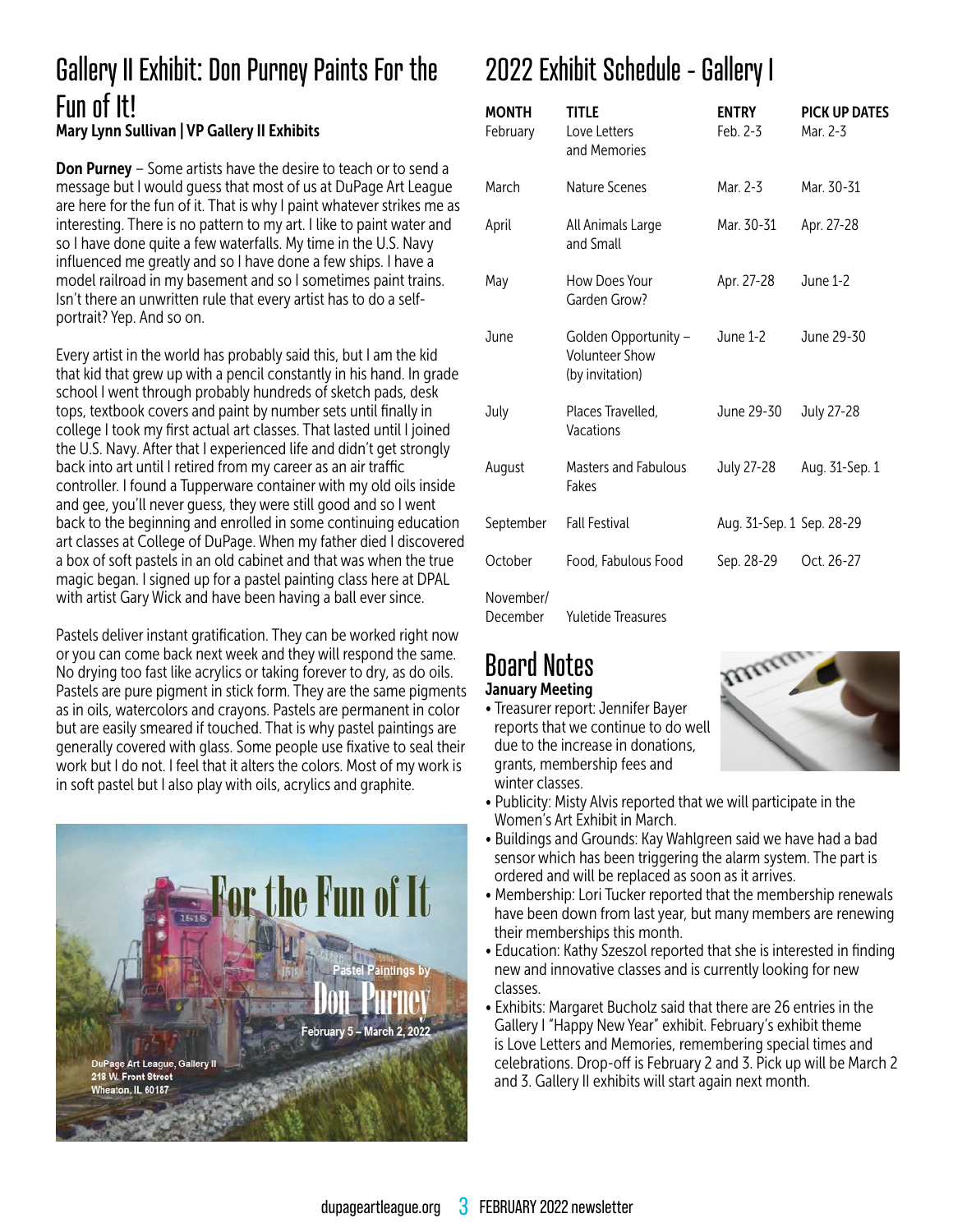### The Challenges of Plein Air in Winter By Maggie Mardis

When you are an artist who likes making art from direct observation or in plein air, Chicago area winters with blistering cold and run-away winds might put a stop to your outdoor art adventures. But does the weather have to win? With a few adjustments perhaps we can keep creating in our favorite way.

Cars can be a handy outdoor studio when the temperatures drop. We can park in a place with a good view in our neighborhood, at a park or at the Morton Arboretum. Setting up a small lap easel with watercolor or gouache or dry media can be done easily. Oil painters do paint in their cars but take care to cover themselves and their steering wheels with plastic bags. When our laps are a few inches too low, some artists have put their lap easels on a steering wheel tray. These are designed for eating or using a laptop computer in the car but are a handy device to have in your car painting setup. If we step outside to paint we might keep our setup close to our cars so we can get inside periodically and warm up. Painting outdoors is possible with layers of warm clothing and what folks call dog walking boots and a warm pair of "for painting only" gloves or finger-less gloves.

That takes care of us but how do our supplies fare in the winter cold? Oil paint gets stiff in the cold so keeping it stored in the house until we go out will help this. Water media of course require water and below freezing the water freezes on our paper and drips off along with our color once we get indoors. Filling your water jar with cheap vodka can make your painting smell boozy temporarily but the painting will stay on the page. It may be best to work on a small scale in all media until we know how we and our materials tolerate the cold. Keeping our setups simple is always a good idea when painting plein air but it is especially good when the cold temperatures are fighting against us.

If nothing will lure us outdoors, then we might try painting the outdoors from the comfort of our homes. With a yard and a window overlooking it, we are set to go. Oil painter, Keven McPherson, painted this way to document the changing light on his pond in all seasons and his lovely paintings are shown in his book, Reflections on a Pond. Turning our view away from the window and into the interior of our home gives us another painting option. Interior spaces have fascinated painters like Matisse and Van Gogh. A couch and pillows lit by lamp light or a nearby window can be a challenging subject on a winter day.

Many plein air painters set up a still life in the winter to keep their painting and observation skills fresh. Some artists like James McVicker, place some house plants on a table near a window and make a still life and a landscape in the same painting.

Setting up still lifes of collected objects from outdoors like nests, twigs and branches and dried flowers can help artists capture



nature in detail they can not render when they are outdoors. Winter is also a time when artists make larger studio paintings of their plein air studies from prior seasons. Being stuck in the studio is a productive time that many artists look forward to.

Winter can be a challenge and an opportunity. We can observe, study and capture nature while using our materials in new ways and thinking of new ways of being outdoors within our own comfort tolerance. Ready your vodka, your steering wheel trays, your laptop pochade box, your warm gear and perhaps your friends for this winter plein air adventure. Let's let our temporarily cold landscape inspire us.

# Huge Thank You & Final Report on Yuletide Treasures

By Yvonne Thompson, Yuletide Treasures Chair

I don't know where to start except THANK YOU! I asked for help and you answered. Thanks to everyone who eased the load as Yuletide Treasures is a lot of work...but **SO MUCH FUN!** 

And also, I have the most fabulous news that we not only met last year's figures but topped them by \$5,000! 2020, we took just over \$9,000. This year we went over \$14,000! Not only does that mean almost 50 artists got a check, but we made over \$3,500 for our art league!

As I do every year, I list the top 10 sellers. So here they are in alphabetical order:

Sue Dix Barbara Hollow Wilda Kemp Valerie Lorimer Liesl Mann Anne Nieman Linda O'Connor Yvonne Thompson Jan Weiland Debbie Young

Thank you to everyone who exhibited…and all of you who made a purchase. Our success was because of YOU! :o)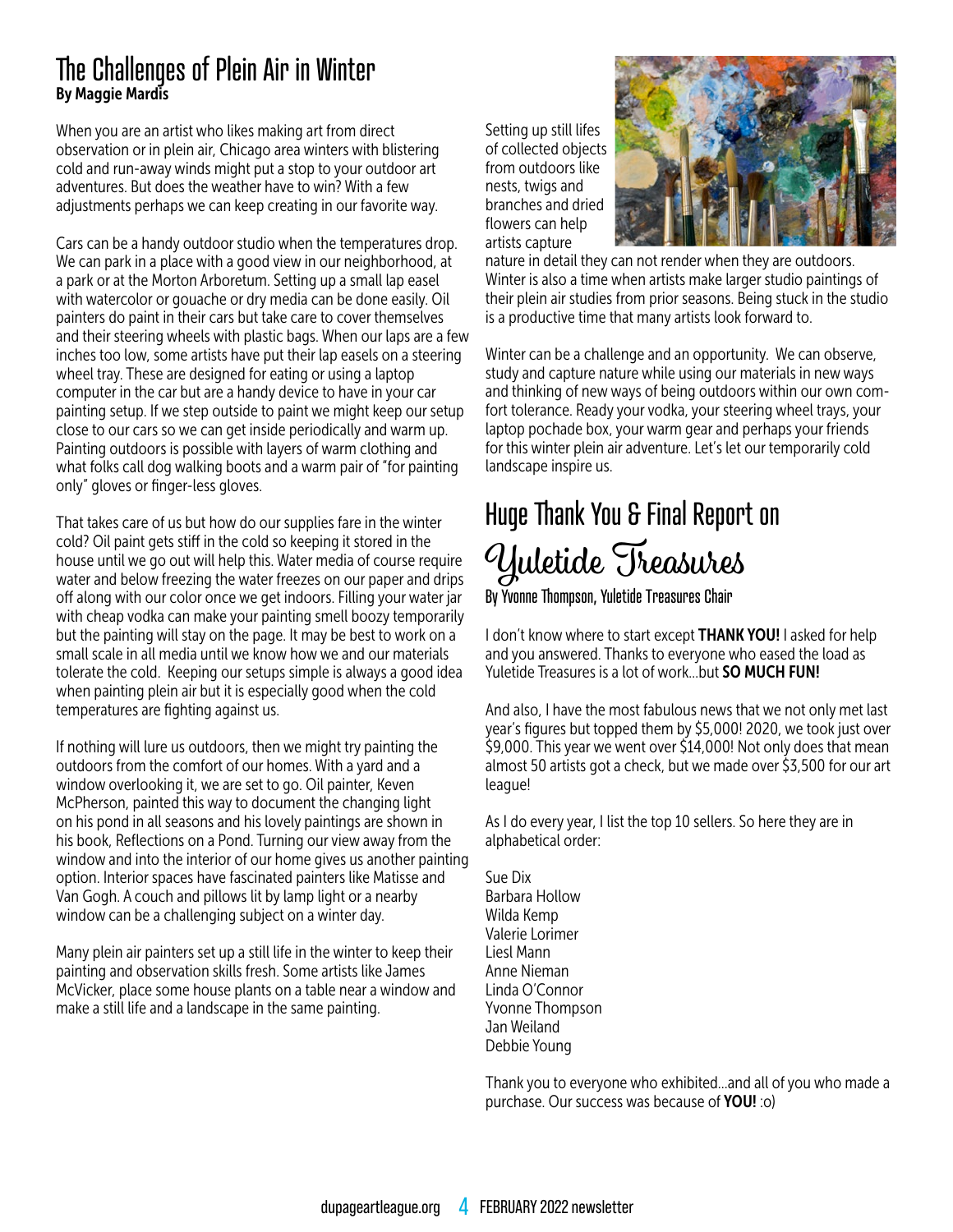

### **Art Demo: Design & Composition**

#### Monday, Feb. 21 . 6:30 pm . virtual

The key component to every piece of art is design. Watercolorist Spencer Meagher will take you inside his composition process. He begins by laying out the painting, deciding what can stay and what has to go. Next, he breaks the subject into large shapes with a quick sketch, followed by laying in a very wet wash of background color. Larger value forms are developed though color and negative painting. In the last stages, Spencer employs simple flecks and applications of paint to accentuate the final image. Provided in partnership with the DuPage Art League.



Register for Zoom webinar invitation: https://wheaton.librarycalendar.com/events/artdemo-design-composition